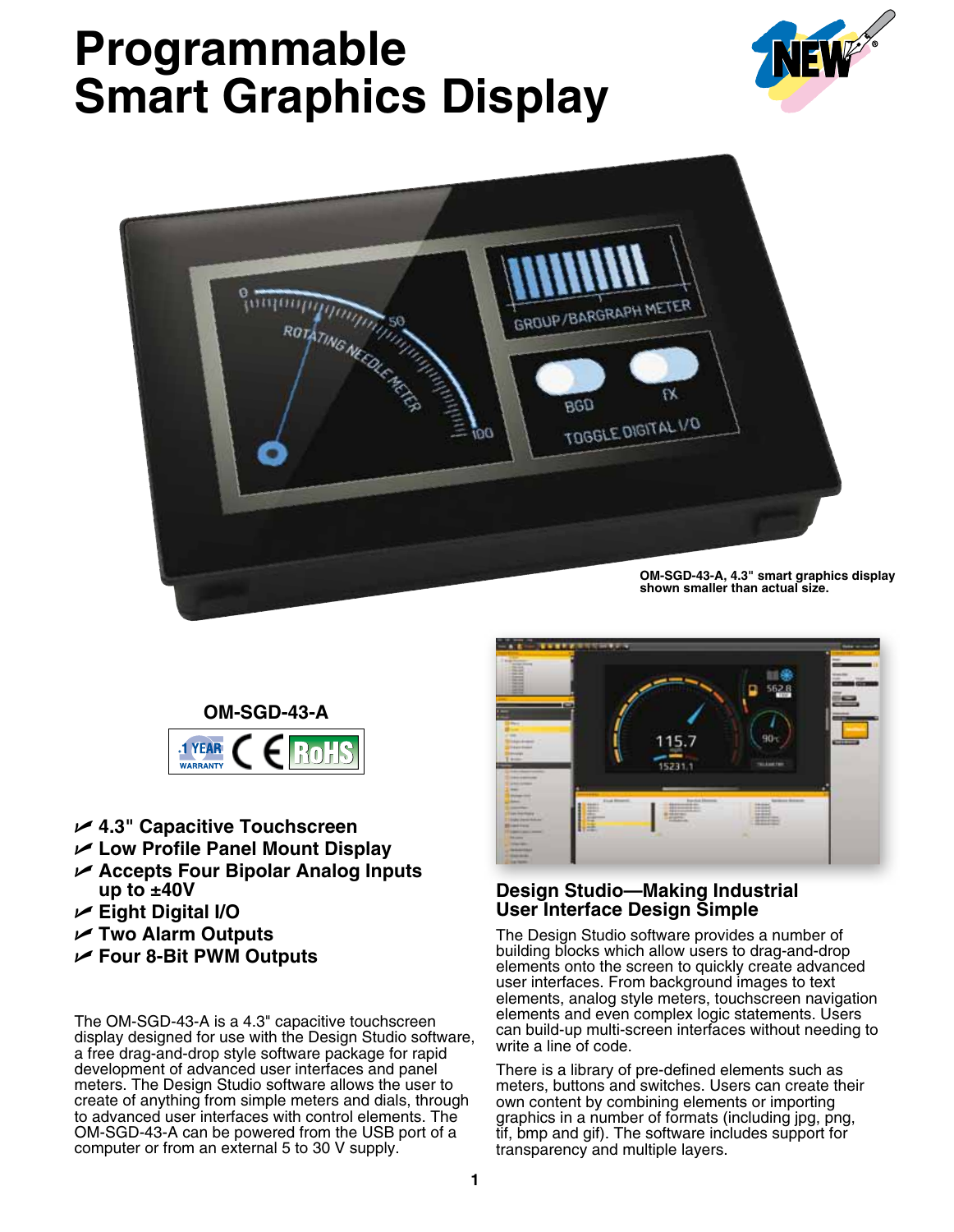

# **Previewing and Uploading Projects**

The software includes a 'Preview in Emulator' function which emulates the hardware's inputs and outputs, allowing users to test their projects prior to upload. Projects are uploaded to the OM-SGD-43-A via a mini USB port. The Design Studio software is compatible with Windows® XP (SP3), Vista, 7 and 8 and can be downloaded free online at OMEGA.



**Test your project prior to upload with the software's**

The OM-SGD-43-A-PLUS is a development kit that include the OM-SGD-43-A display, a USB cable and a development board which provides connections to all of the input/output functionality of the display. This includes LEDs and switches for digital I/O's, four potentiometers to generate analog inputs, variable brightness LED's for PWM outputs and a prototyping area for testing circuitry. Connections are also available for the display's RS232, SPI and I2C functionality which will be made available for use in a future software update. The development board can be powered directly by connecting the USB cable to the back of the display that is plugged into it (USB interface provides power to both the display as well as the development board).



**OM-SGD-43-A display shown connected to development board. Shown smaller than actual size.**

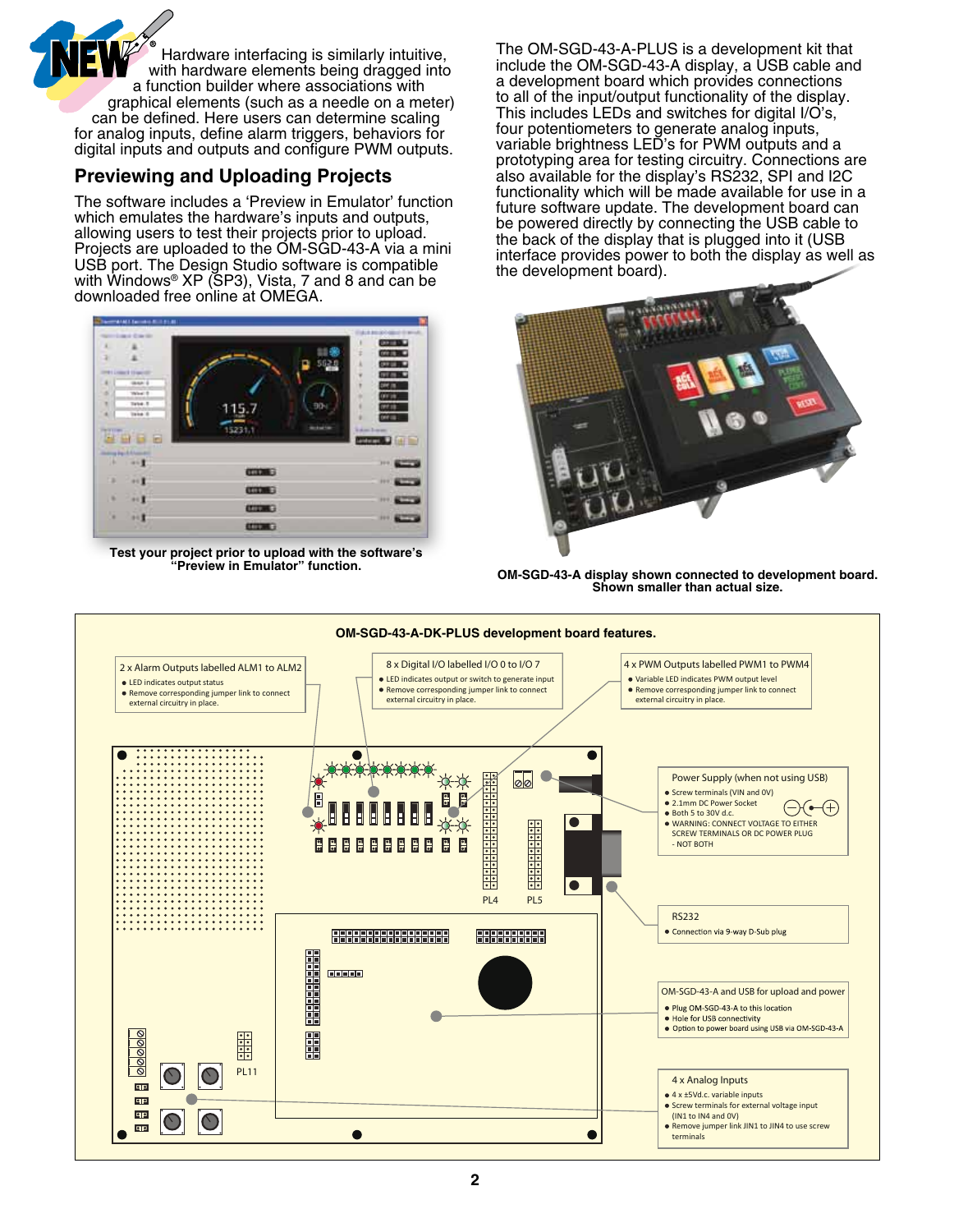

# **Specifications OM-SGD-43-A (Programmable Smart Graphics Display)**

#### **GENERAL**

**Display:** 4.3" TFT capacitive touchscreen with 262K colors, 480 x 272 pixel

**Processor:** Freescale i.MX283 (454 MHz, 32 bit, ARM 9) **Memory:** 1 Gbit DDR2 SDRAM and 2 GB SD card

**Software:** Windows XP SP3/Vista/7/8

**Power:** 5 to 30 Vdc (300 mA typical at 5 Vdc)

**Operating Temperature:** 0 to 40°C (32 to 104°F)

**Outside Dimensions:** 79.8 H x 119.3 W x 20 mm D (3.1 x 4.7 x 0.8")

**Panel Cutout:** 78 H x 117 mm W (4.6 x 3.07 x 4.6") **Weight:** 0.23 kg (0.5 lb)

## **ANALOG INPUTS**

**No. of Inputs:** 4 voltage inputs up to ±40V or 4 current inputs of 4 to 20 mA

**ADC:** 16-bit

**Accuracy:** 0.05% ±1 mV typical (for measurements up to ±10V)

#### **VOLTAGE INPUT**

| <b>Voltage Range (V)</b> | <b>Resolution (mV)</b> |
|--------------------------|------------------------|
| ±1.25                    | 0.04                   |
| ±2.5                     | 0.08                   |
| ±5                       | 0.16                   |
| ±10                      | 0.33                   |
| ±20                      | 0.66                   |
| +40                      | 1.3                    |

#### **CURRENT INPUT**

**Range:** 4 to 20 mA

#### **ALARM OUTPUTS**

**No. of Outputs:** 2

**Type:** Open-collector (sink up to 10 mA max each)

#### **DIGITAL I/O**

**No. of Digital I/O:** 8

**Input Voltage (High):** 3.3V max, 2V min **Input Voltage (Low):** 0.8V max, 0V min **Output Voltage (High):** 3.3V max, 2.6V min **Output Voltage (Low):** 0.4V max, 0V min **Output Source Current:** -11.4 mA min

**Output Sink Current:** 9.0 mA min

#### **PWM OUTPUTS**

**No. of PWM Outputs:** 4 (8-bit)

**Voltage:** 3.3V max

**Output Source Current (PWM):** -9.5 mA **Output Sink Current (PWM):** 7.7 mA min

#### **COMMUNICATIONS**

**Modes:** RS232, SPI (Serial Peripheral Interface Bus), I2C (Inter-Integrated Circuit), RS485, Ethernet (hardware capability–will be made available for use in a future software update)

## **OM-SGD-43-A-DK-PLUS (Development Kit)**

**Analog Inputs:** 4; each with ±5V analog dial and screw terminals for external input

**Digital I/O:** 8; each with input switch, status LED and pin headers to connect external circuitry

**PWM Outputs:** 4: each with LED indication and pin headers to connect external circuitry

**Alarm Outputs:** 2; each with status LED and pin headers to connect external circuitry

**Serial Bus Connections:** RS232 serial connector and pin headers for SPI and I2C bus

**Power:** 5 to 30V (300 mA typical at 5V)

**Dimensions (Development Board with Standoffs and Display Connected):** 147 H x 181 W x 64 mm D (5.79 x 7.13 x 2.52")

**Weight (Development Board and Display):** 0.6 kg (1.3 lbs)



**Development board**

**OM-SGD-43-A-DK-PLUS development kit (includes development board and OM-SGD-43-A display), shown smaller than actual size.**